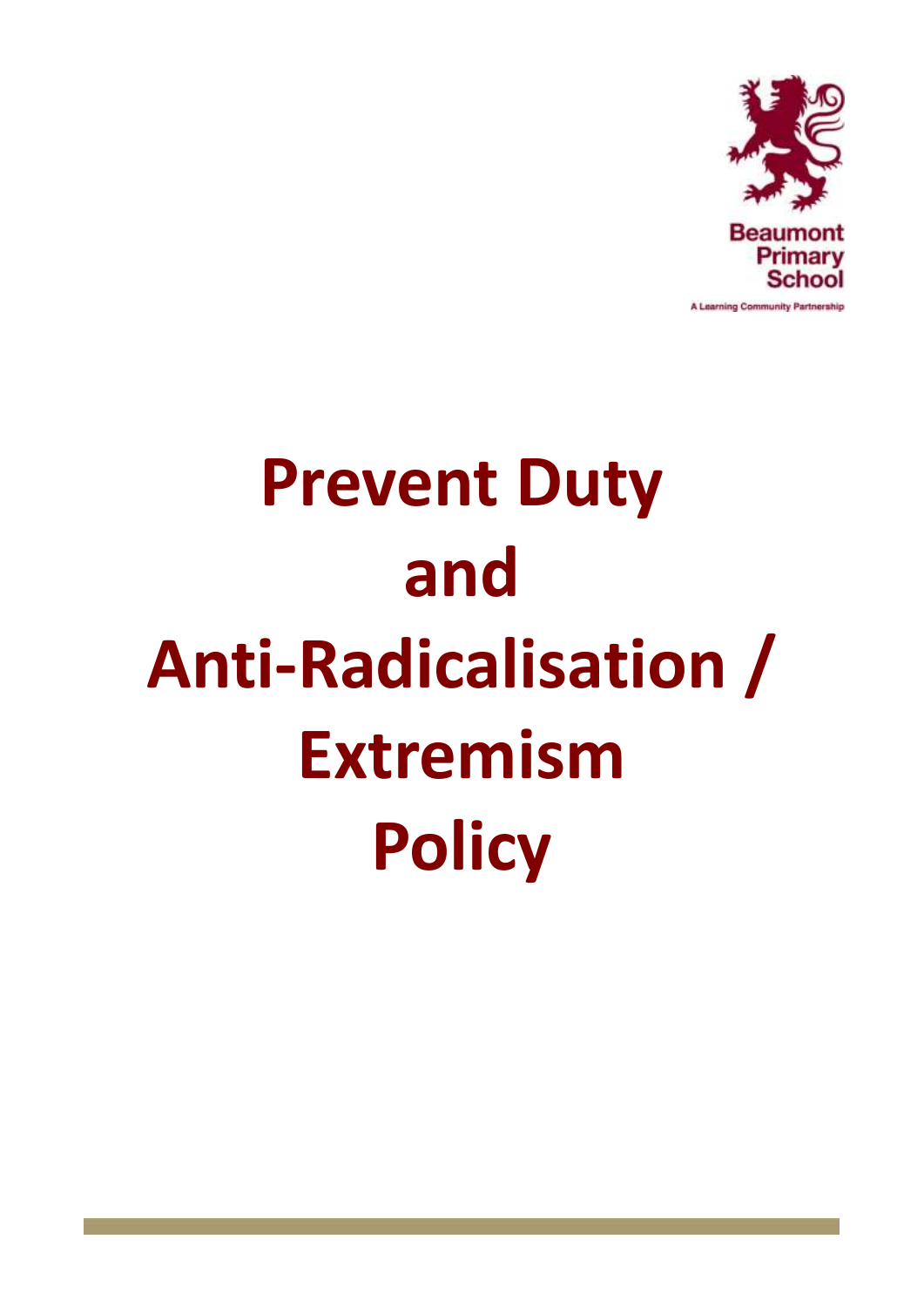# **Beaumont Primary School Prevent Duty and Anti-Radicalisation / Extremism Policy**

# **1. Introduction**

Beaumont Primary School has Core Values which underpin every aspect of school life. We are committed to fostering:

- a passion to include everyone
- a desire to treat everyone equally, respecting differences
- a commitment to healthy and open relationships
- a deep sense of hope that things can change and be transformed
- a sense of perseverance to keep going for the long haul

### **2. Aims of the school**

The aims of the school are to:

- create a happy, stimulating, caring learning environment
- awaken and nurture a love of learning that will last a lifetime and provide everyone with the skills to pursue that learning independently and collaboratively
- enable everyone to reach the highest standard of which they are capable
- encourage all learners to develop their own interests, passions, enthusiasms, creativity and individuality
- help learners to understand and care about the world in which they live, and to believe in their ability and responsibility to change that world to make it better
- empower learners with the skills and understanding to live a healthy, successful life, physically, emotionally and spiritually
- foster respect and tolerance for others, regardless of race, gender, religion or difference, within a framework of equality of opportunity and fairness
- help learners to appreciate human achievements and aspirations and to believe in their own potential to attain great things
- promote a feeling of pride and confidence in learners' identities; as individuals, as members of our school, as part of the local community and as citizens of the world

Beaumont Primary School is fully committed to safeguarding and promoting the welfare of all its pupils. As a school, we recognise that safeguarding against radicalisation is no different from safeguarding against any other vulnerability. As Beaumont Primary School all staff are expected to uphold and promote the fundamental principles of British values, including democracy, the rule of law, individual liberty and mutual respect, and tolerance of those with different faiths and beliefs. In formulating this policy, the Board of Governors have taken account of the guidance from the Department of Education (DfE) who has called for all public bodies to make explicit their preventative measures to minimise the threat of extremism in their setting.

# **3. Definitions and Indicators**

Radicalisation is defined as the act or process of making a person more radical; or favouring of extreme or fundamental changes in political, economic or social conditions, institutions or habits of the mind.

Extremism is defined as the holding of extreme political or religious views.

Beaumont Primary School has a zero tolerance approach to extremist behaviour for all community members. We rely on our strong values to steer our work and ensure the pastoral care of our pupils protects them from exposure to negative influences. Furthermore, positive promotion of the Beaumont British Values equips our pupils with the skills to reject violence in all its forms.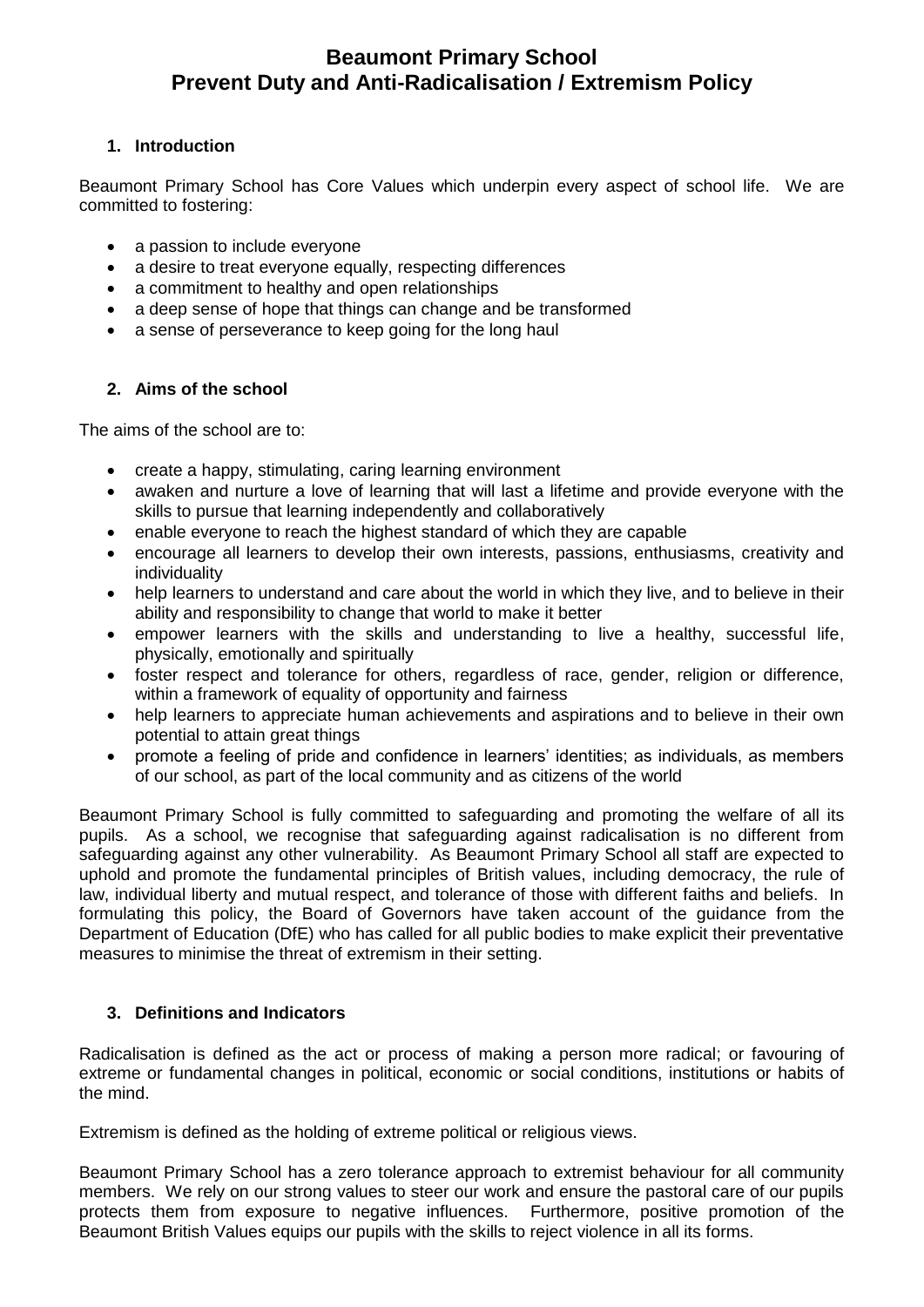# **4. Aims and Principles**

The main aims of this policy statement are to ensure that staff are fully engages in being vigilant about radicalisation; that they overcome professional disbelief that such issues will not happen here and ensure that we work alongside other professional bodies and agencies to ensure that our pupils are safe from harm.

The principle objectives are that:

- pupils are encouraged to adopt and live out our Core Values. These complement the 'British Values' of tolerance, respect, understanding, compassion and harmonious living
- pupils are helped to understand the importance of democracy and freedom of speech, the SEAL (social, emotional aspects of learning), assemblies and through the elected School Council
- pupils are taught how to keep themselves safe, in school and when using the internet
- pupils participate in local community events so that they appreciate and value their neighbours and friends who may not share their faith background
- pupils' wellbeing, confidence and resilience are promoted through our planned curriculum and extra-curricular activities
- pupils are supported in making good choices from a very young age, so they understand the impact ad consequences of their actions on others
- governors, teachers, teaching assistants and non-teaching staff demonstrate an understanding of what radicalisation and extremism are and why we need to be vigilant in school

# **5. Prevent Strategy**

The school's Prevent Strategy originates in response to and in line with the government guidance and forms part of the government's counter terrorism strategy. The Office for Security & Counter Terrorism works to counter the threat from terrorism and their work is detailed in the counter terrorism strategy CONTEST

This strategy is based on four areas of work:

- **Pursue** to stop terrorist acts
- **Prevent** to stop people becoming terrorist or supporting terrorism
- **Protect** to strengthen our protection against a terrorist attack
- **Prepare** to mitigate the impact of terrorist attack

Our role, as a school, is outlined more specifically in the DCSF document 'learning to be safe: a toolkit to help schools contribute to the prevention of violent extremism.' (DCSF, 2015) Primarily our work will be concerned with **Prevention.**

The school's Prevent Strategy is to protect students from harm and ensure they are taught in a way that is consistent with the law and British Values. It acts to:

- raise awareness
- provide information
- enable learners to make a positive contribution
- safeguard young people

This policy should be read alongside the school's Safeguarding, Equal Opportunities, E-Safety and Anti-bullying policies.